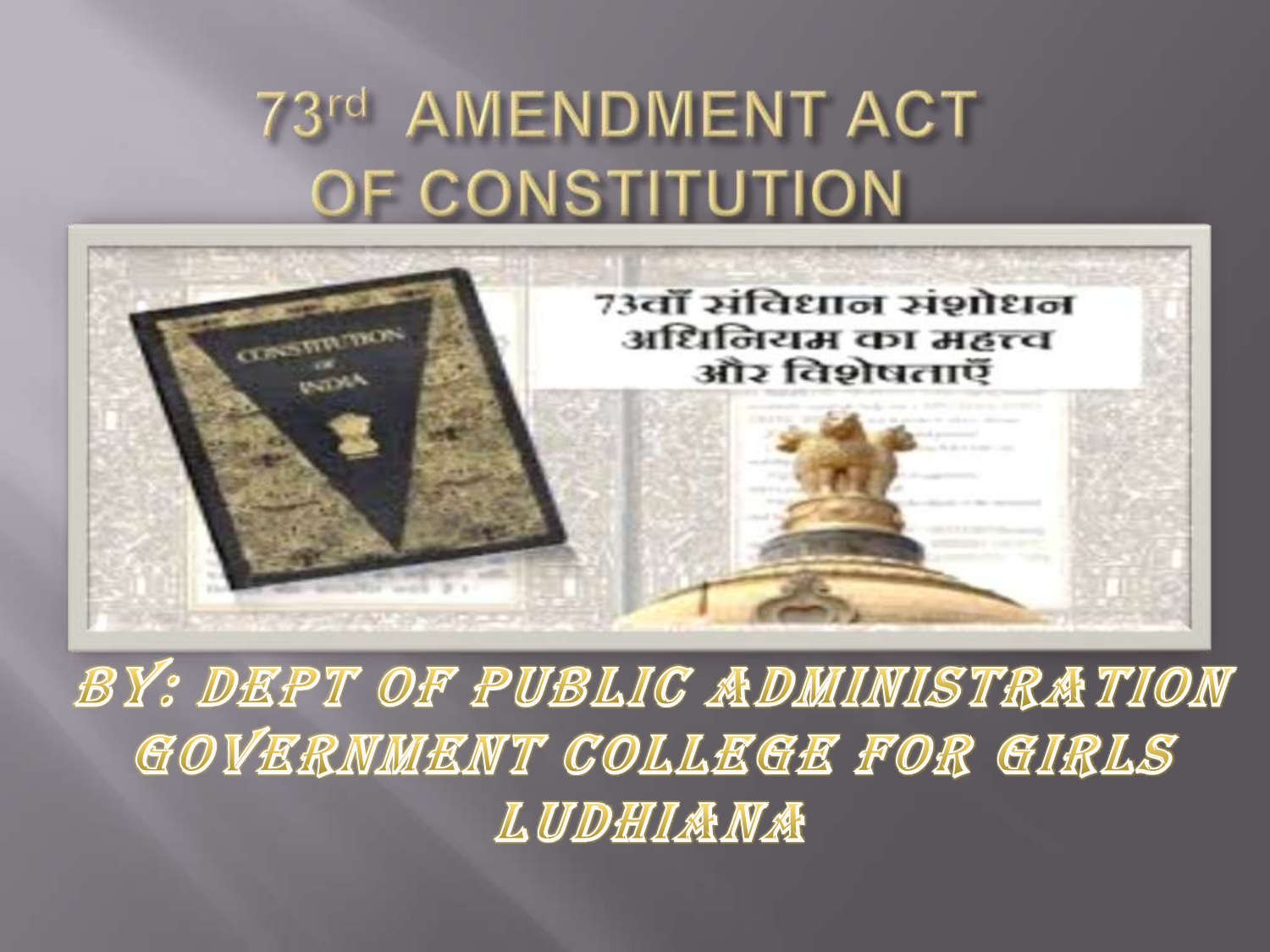THE 73RD AMENDMENT BILL WAS PASSED IN LOK **SABHA AND RAJYA SABHA IN 1992.** 

**IT BECOME AN ACT ON APRIL 20, 1993 AFTER THE PRESIDENT GAVE HIS ASSENT TO THE BILLS .**

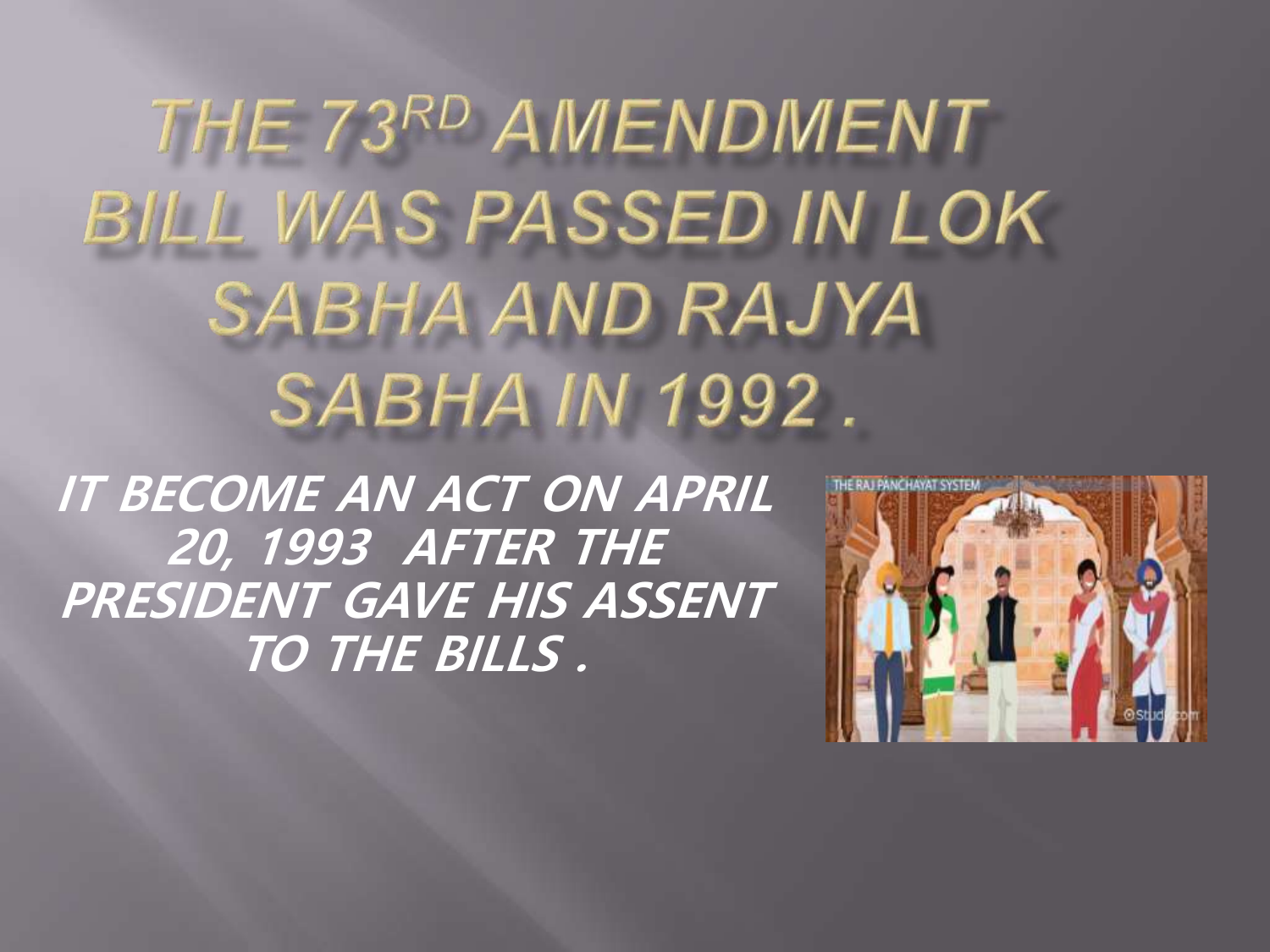# **INTRODUCTION**

- *THIS ACT HAS ADDED NEW PART –IX [SCHEDULE 11 ] TO THE CONSTITUTION OF INDIA.*
- *THIS ACT GIVES CONSTITUTIONAL STATUS TO PANCHAYATI RAJ INSTITUTIONS.*
- *IT BROUGHT STATE GOVERNMENT UNDER CONSTITUTIONAL OBLIGATIONS TO ADOPT NEW PANCHAYATI RAJ SYSTEM.*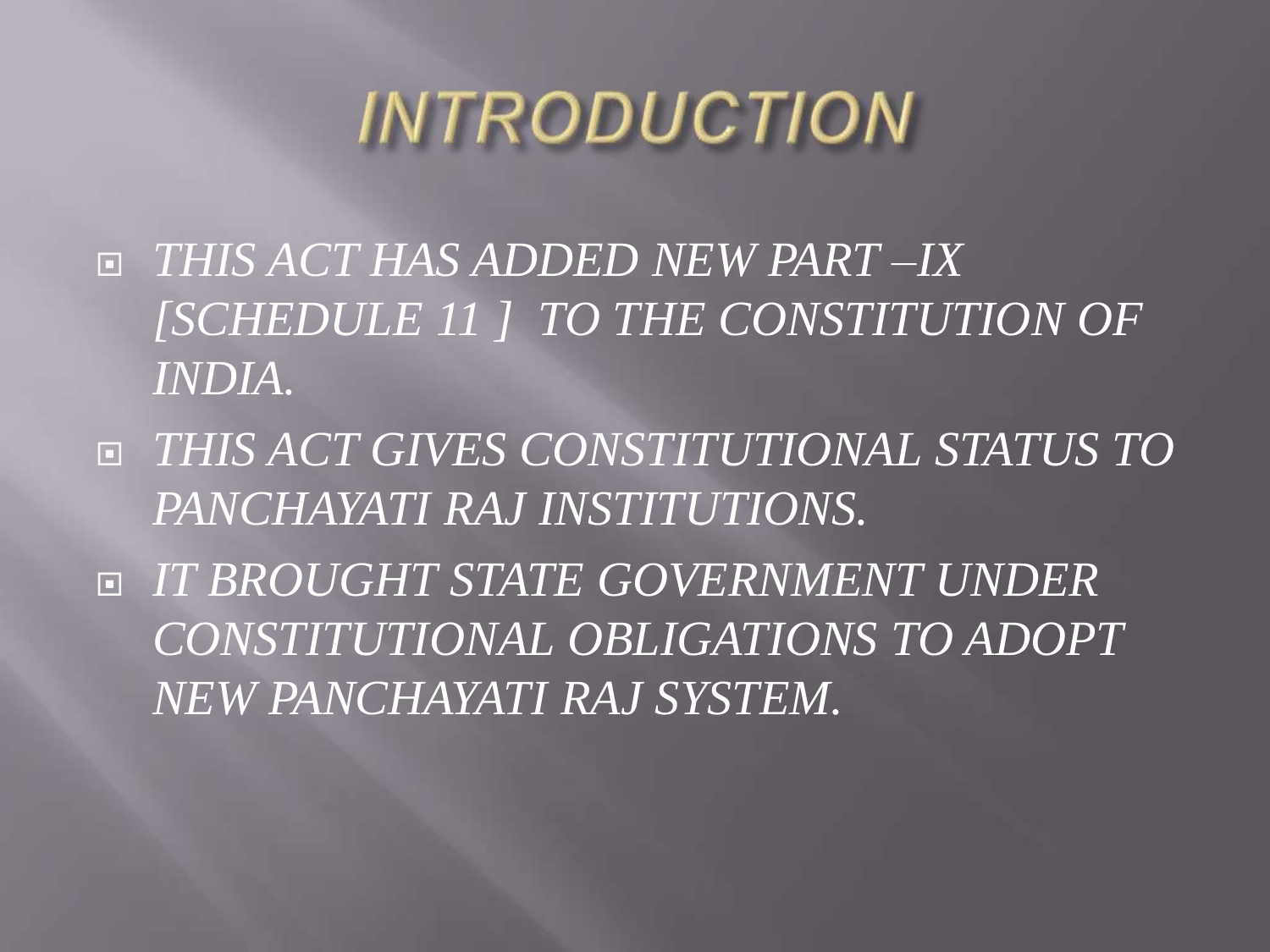- IT IS A REVOLUTIONARY CONCEPT TO BUILD DEMOCRACY AT GRASSROOT LEVEL IN THE COUNTRY.
- IT TRANSFERS THE REPRESENTATIVE DEMOCRACY TO PARTICIPATORY DEMOCRACY.

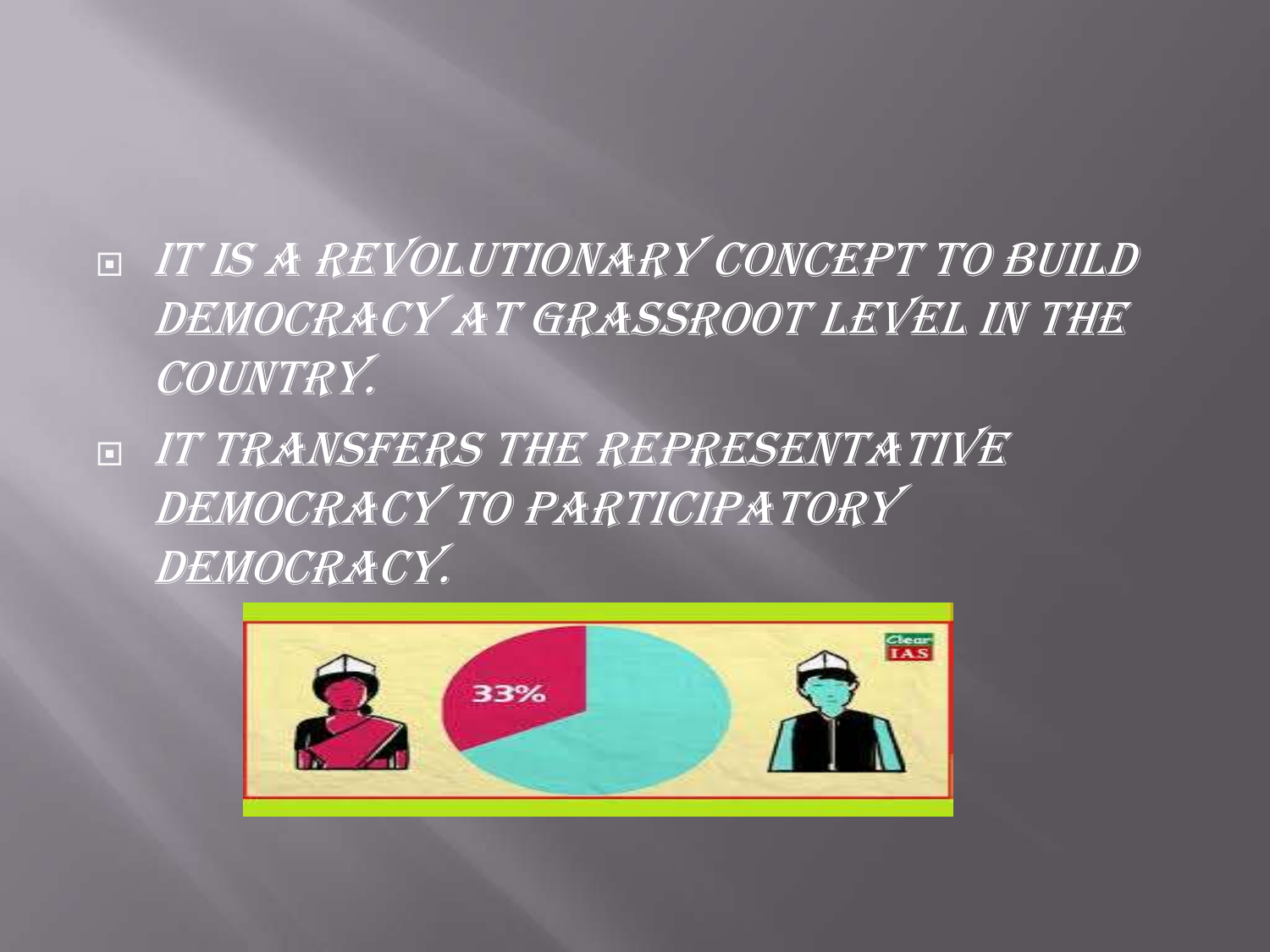

 GRAM SABHA*– THIS ACT PROVIDES FOR A GRAM SABHA AS THE FOUNDATION OF PANCHAYATI RAJ SYSTEM. DIRECT ELECTIONS*



*THE STRUCTURE OF PANCHAYATI RAJ THROUGHOUT THE COUNTRY*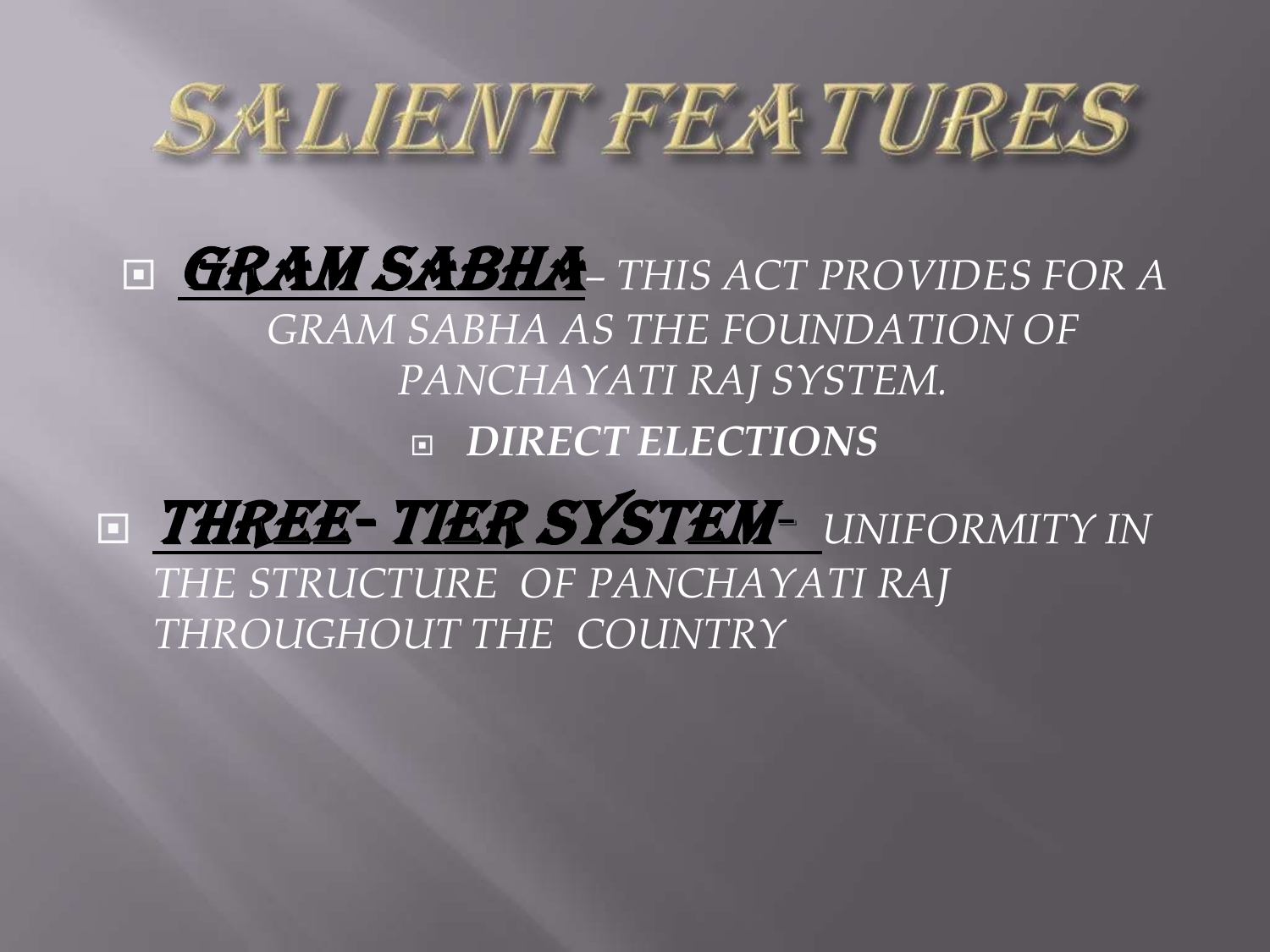### **PANCHAYAT AT VILLAGE LEVEL. PANCHAYAT SAMITI** AT INTERMEDIATE OR BLOCK LEVEL

**ZILA PARISHAD** AT DISTRICT LEVEL .

**E** SOME STATES HAVING LESS THAN 20 LAKHS MAY NOT CONSTITUTE PANCHAYAT AT INTERMEDIATE LEVEL.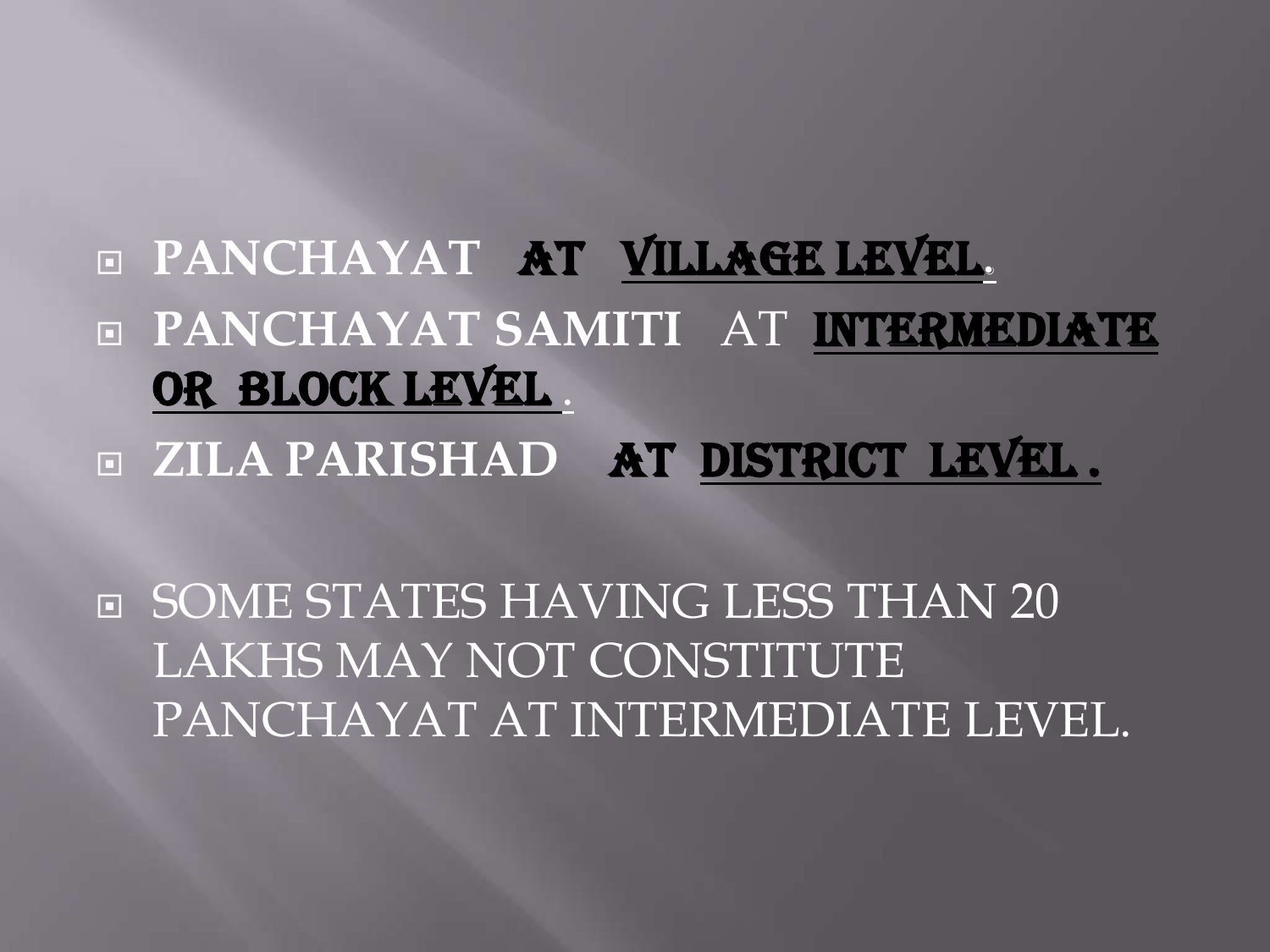#### ELECTIONS OF MEMBERS AND **CHAIRPERSONS**

- ALL THE MEMBERS OF THE PANCHAYAT AT VILLAGE LEVEL , INTERMEDIATE LEVEL AND DISTRICT LEVEL SHALL BE DIRECTLY ELECTED BY THE PEOPLE .
- **E CHAIRPERSONS OF PANCHAYAT AT THE** INTERMEDIATE LEVEL SHALL BE ELECTED BY AND FROM THE ELECTED MEMBERS THEREOF.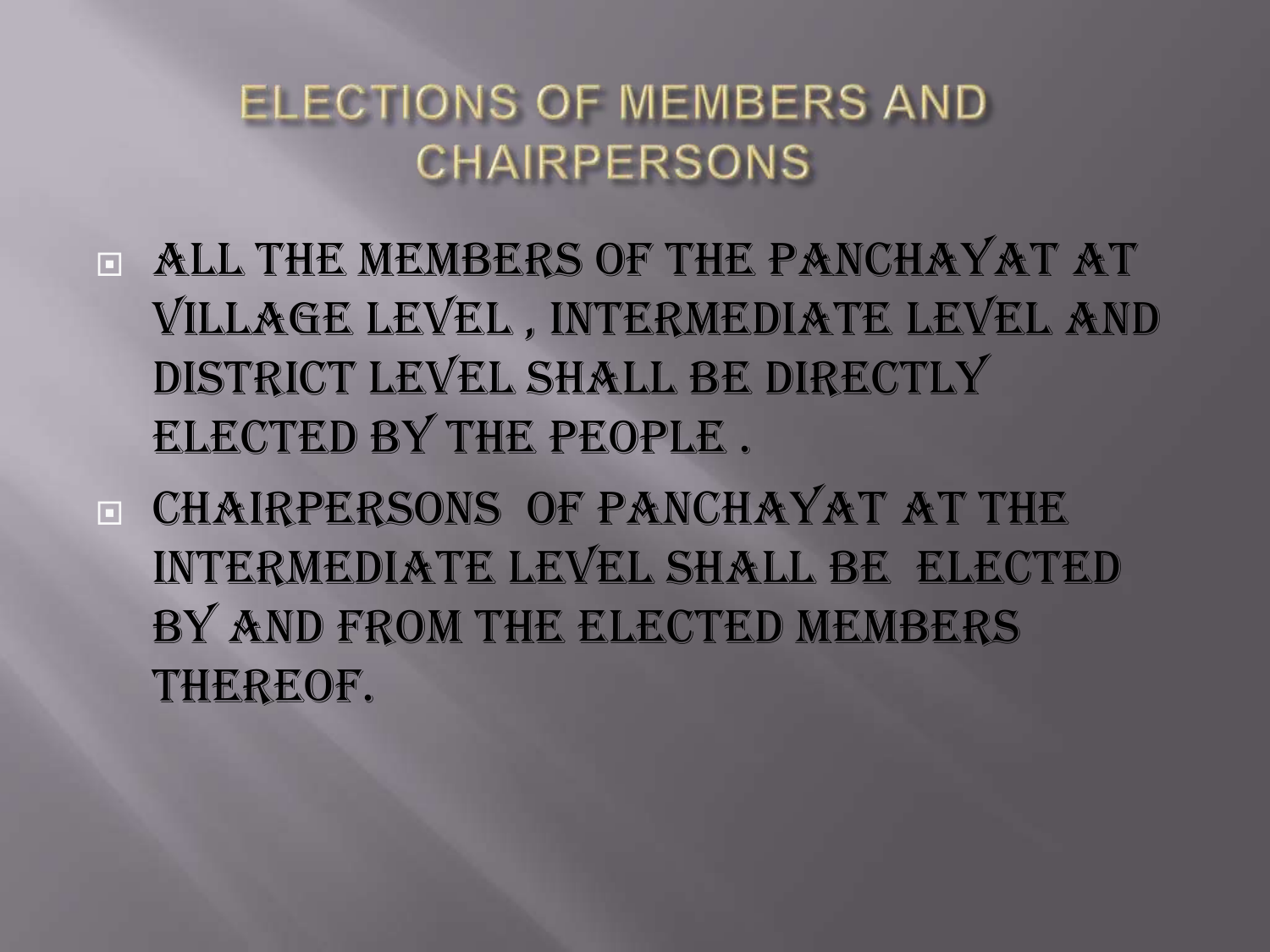## **RESERVATIONS**

- **D ONE THIRD SEATS FOR SC & ST ARE** RESERVED .
- ONE THIRD SEATS ARE RESERVED FOR WOMEN .

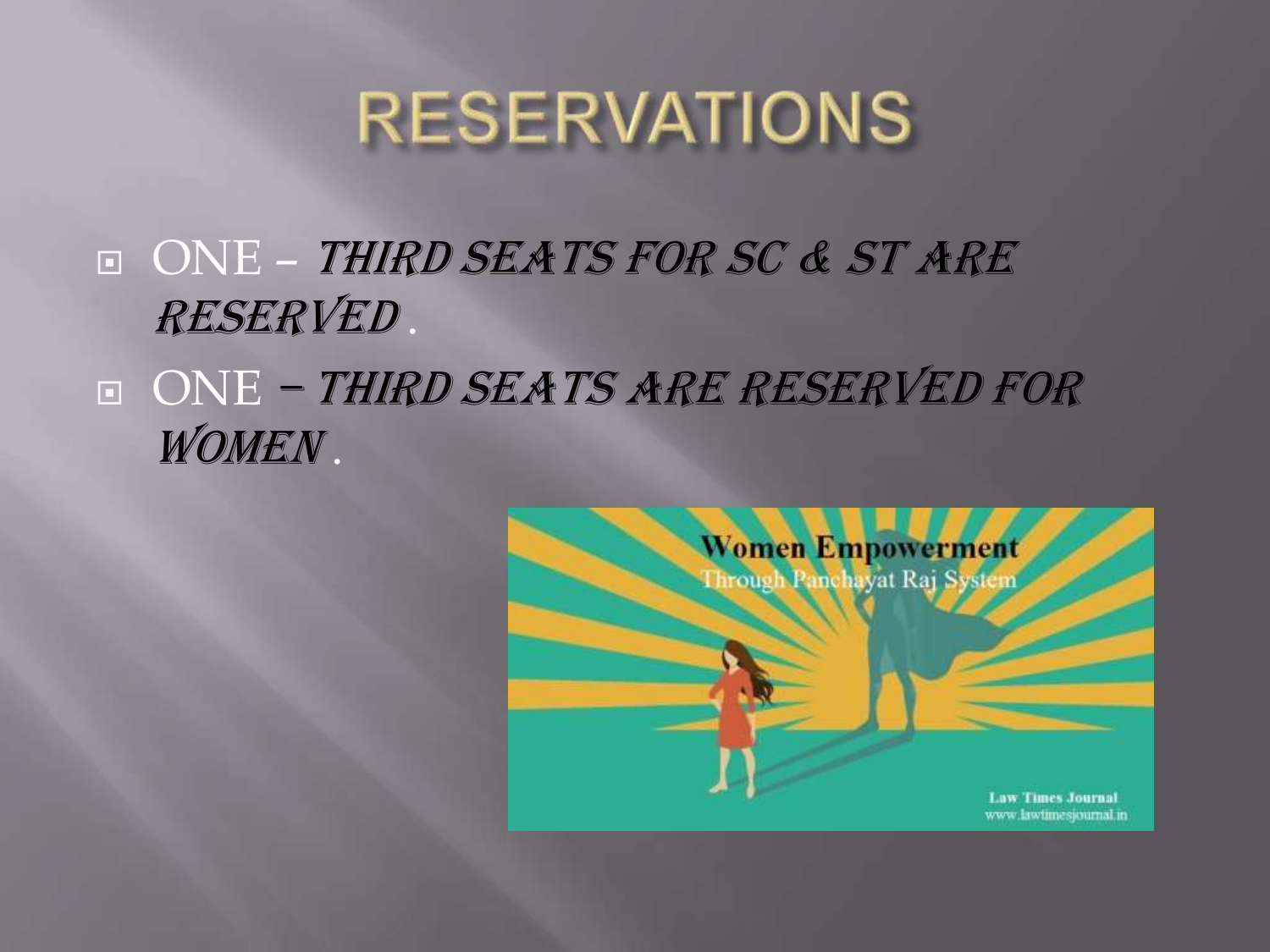## **TENURE**

- **EXTRACT PROVIDES FOR 5 YEARS TERM OF** OFFICE TO PANCHAYAT AT EVERY LEVEL.
- **IT CAN BE DISSOLVED BEFORE COMPLETION** OF ITS TERM .
- IN CASE OF DISSOLUTION ; ELECTIONS SHOULD BE CONDUCTED BEFORE SIX MONTHS EXPIRY.
- ELECTIONS ARE CONDUCTED BY STATE ELECTION COMMISSION .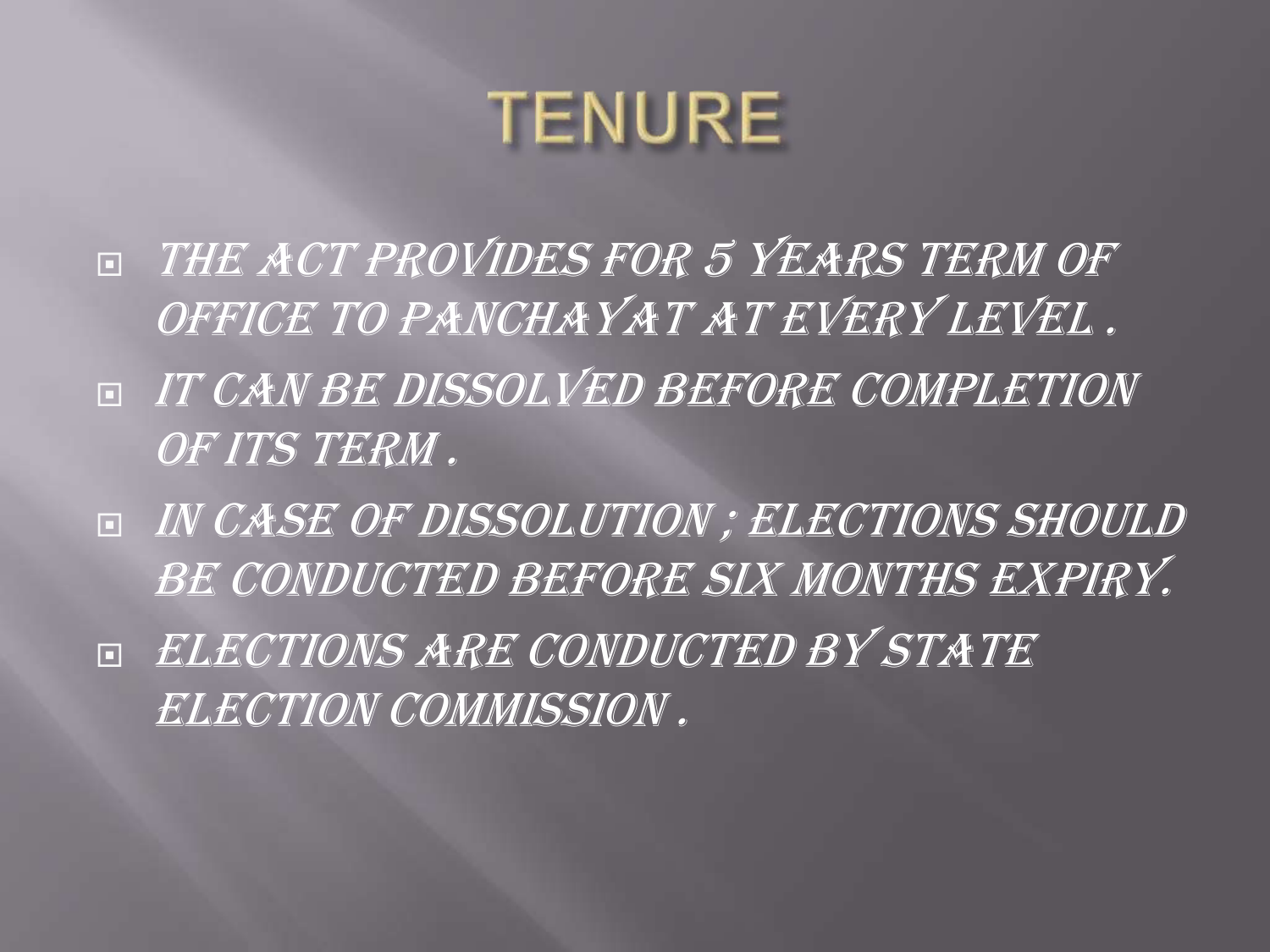- **EXTATE LEGISLATURE MAY AUTHORIZE** A PANCHAYAT TO LEVY; COLLECT TAXES AND DUTIES .
- **EXTHE GOVERNOR OF A STATE SHALL AFTER** EVERY FIVE YEAR CONSTITUTE A FINANCE COMMISSION TO REVIEW THE FINANCIAL POSITION OF PANCHAYAT.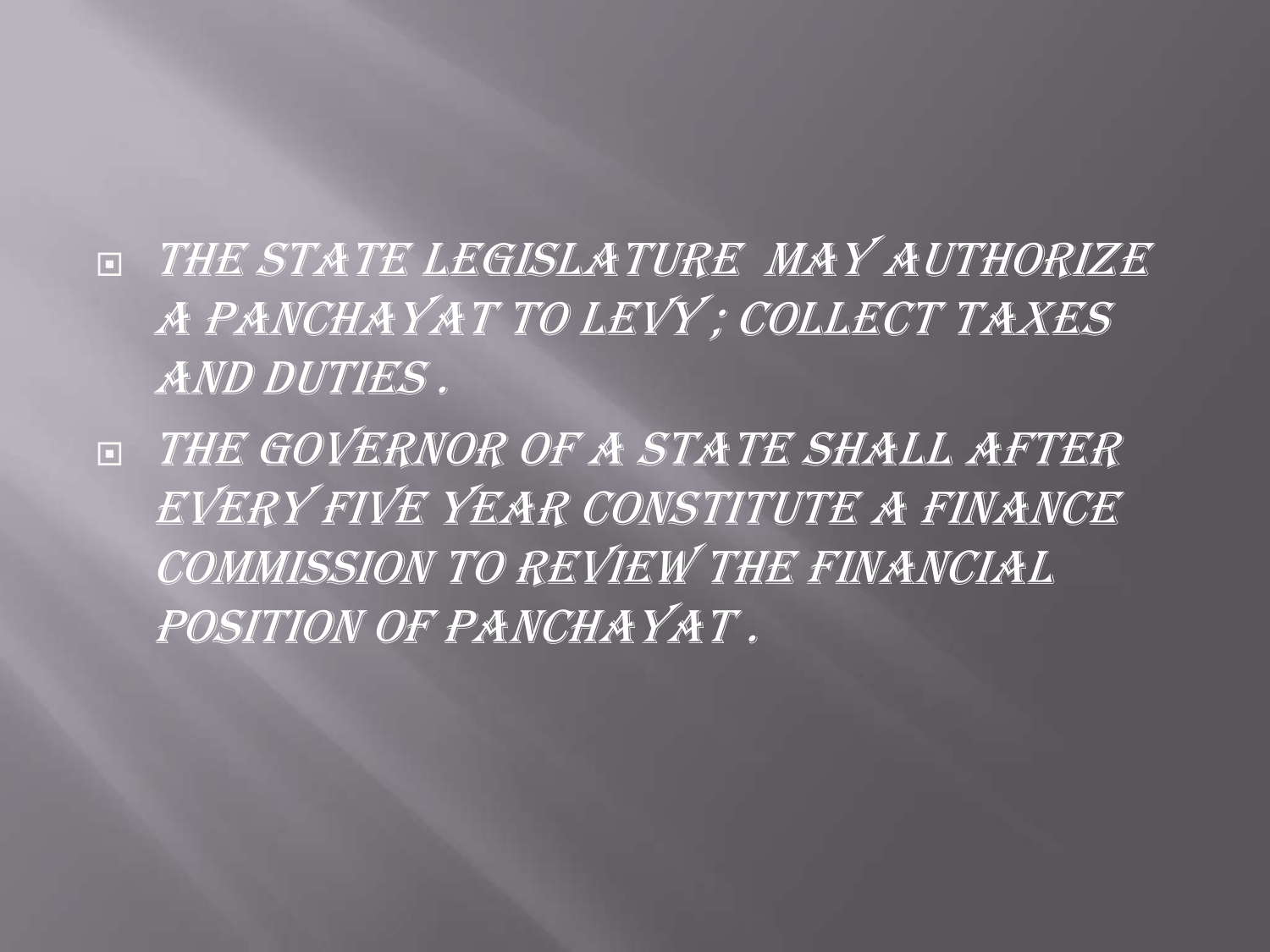- **ENTERT PRESIDENT MAY DIRECT THAT THE** PROVISION OF THIS ACT SHALL APPLY TO ANY UNION TERRITARY .
- EXEMPTED AREA --- ACT DO NOT APPLY TO JAMMU AND KASHMIR , NAGALAND , MEGHALAYA , MIZORAM ETC….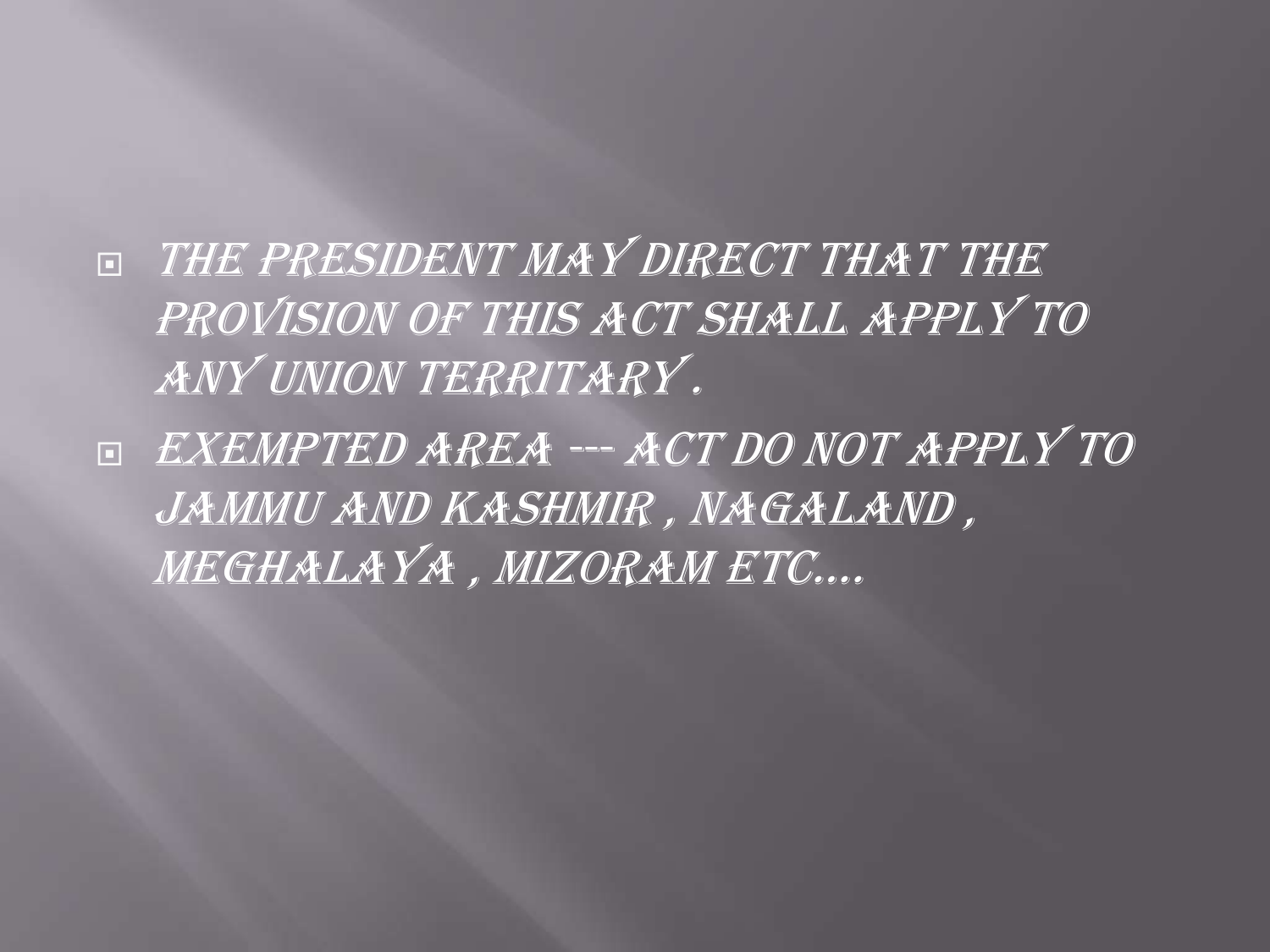# AIMS AND OBJECTIVES

- **E DECENTRALISATION OF POWERS.**
- **E STRENGTHEN DEMOCRACY AT GRASS ROOT** LEVELS .
- **DEVELOPMENT OF VILLAGES.**
- **F PARTICIPATION OF WOMEN.**
- **E PARTICIPATION OF PEOPLE AT LOCAL LEVEL**
- **DE CREATE SELF-RESPECT, SELF DEPENDENCE** AND CONFIDENCE .
- PREPARE PEOPLE FOR LEADERSHIP AT HIGHER LEVELS.